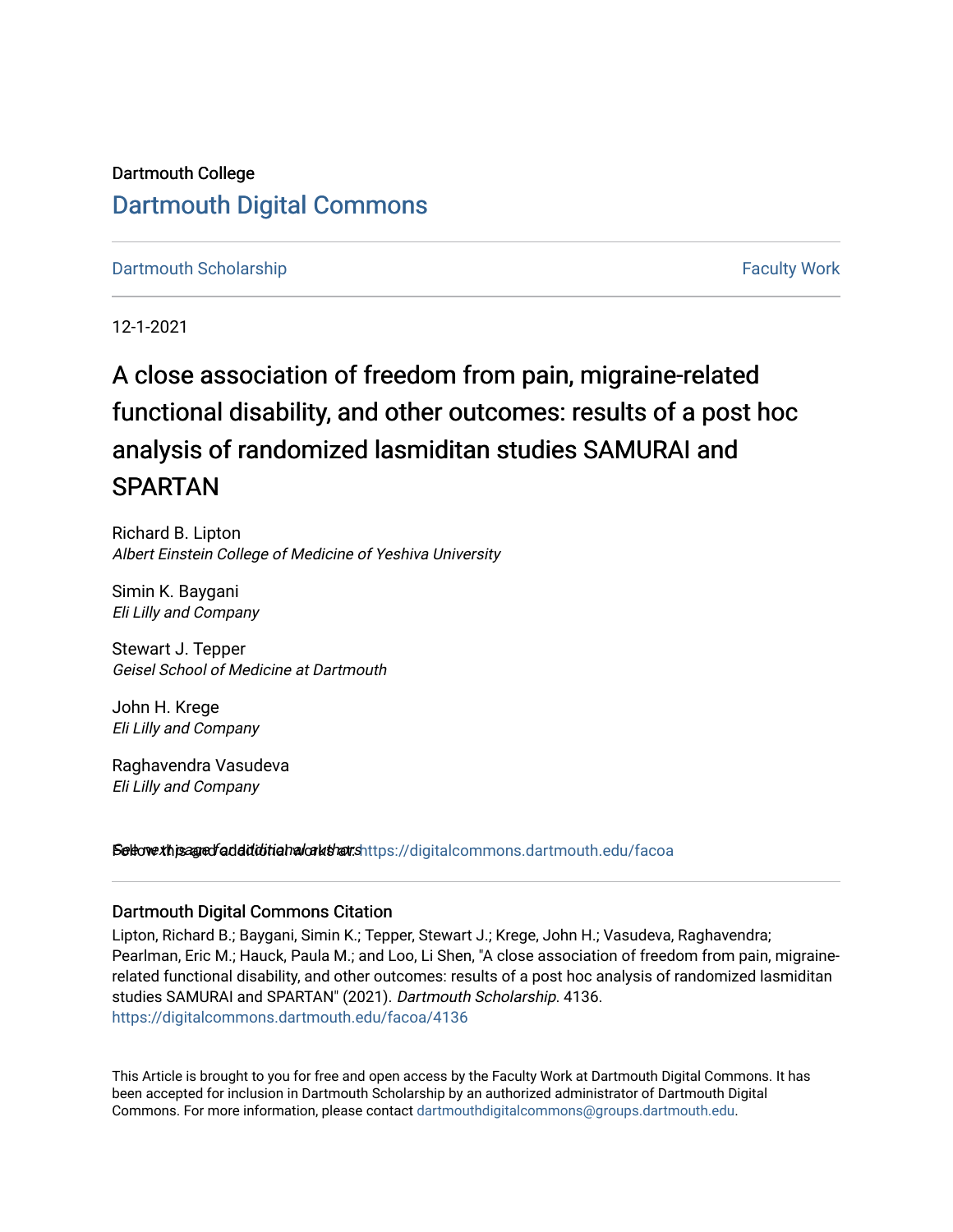### Authors

Richard B. Lipton, Simin K. Baygani, Stewart J. Tepper, John H. Krege, Raghavendra Vasudeva, Eric M. Pearlman, Paula M. Hauck, and Li Shen Loo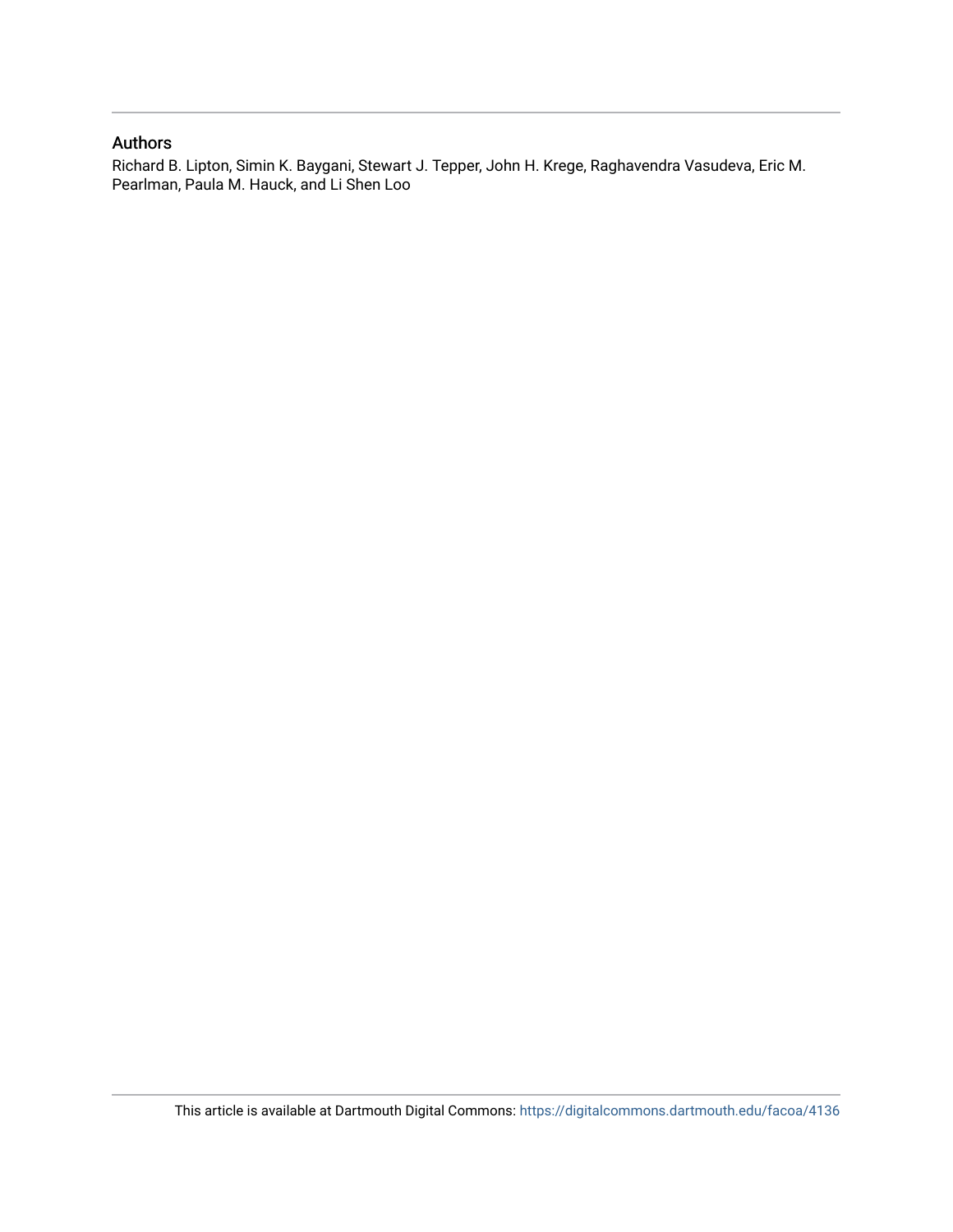## **RESEARCH ARTICLE Example 2014 12:30 The SEAR CH ACCESS**

A close association of freedom from pain, migraine-related functional disability, and other outcomes: results of a post hoc analysis of randomized lasmiditan studies SAMURAI and SPARTAN

Richard B. Lipton<sup>1</sup>, Simin K. Baygani<sup>2</sup>, Stewart J. Tepper<sup>3</sup>, John H. Krege<sup>2</sup>, Raghavendra Vasudeva<sup>2</sup> , Eric M. Pearlman<sup>2</sup>, Paula M. Hauck<sup>2</sup> and Li Shen Loo<sup>2\*</sup>

### Abstract

**Background:** While pain freedom at 2 h is a key primary outcome for current trials for acute treatment of migraine, the relationship between the degree of head pain and other efficacy measures at 2 h has rarely been explored. Following lasmiditan treatment of a migraine attack with moderate or severe head pain, we contrast those who achieve pain freedom with those who achieve mild pain but not pain freedom 2 h post dosing.

Methods: Patient-level data were pooled across studies and treatment arms from two Phase 3 trials comparing lasmiditan and placebo, SAMURAI and SPARTAN. This post hoc analysis assessed freedom from the most bothersome symptom (MBS), freedom from migraine-related functional disability (disability), and improved patient global impression of change (PGIC) in patients who achieved 2 h pain freedom compared to those who experienced 2 h mild pain. Mild pain differs from pain relief which is defined as either mild pain or pain freedom.

**Results:** Patients who achieved 2 h pain freedom ( $N = 913$ ), in comparison with those with 2 h mild pain ( $N = 864$ ), were significantly more likely to experience MBS freedom (91.9% vs. 44.9%), disability freedom (87.1% and 13.4%), and improved PGIC (86.5% and 31.5%) ( $p < 0.001$  for all combinations). In addition, more patients who were pain free experienced both 2 h MBS freedom and 2 h functional disability freedom (83.6%) compared to those with mild pain (10.8%;  $p < 0.001$ ). The proportion of patients with pain freedom who did not achieve either MBS or disability freedom (4.6%) was lower than in patients with mild pain (52.4%). Lastly, 55.2% of patients experienced mild pain before disability freedom compared to 72.1% who experienced pain freedom and disability freedom at the same time.

**Conclusions:** This study demonstrated that, at 2 h post treatment, patients who were pain free were more likely to achieve other outcomes including freedom from their MBS, freedom from migraine-related functional disability, and improved PGIC compared to those with mild pain, confirming that 2 h pain freedom is more robustly associated with other clinical outcomes than the 2 h mild pain endpoint.

> © The Author(s), 2021 **Open Access** This article is licensed under a Creative Commons Attribution 4.0 International License, which permits use, sharing, adaptation, distribution and reproduction in any medium or format, as long as you give appropriate credit to the original author(s) and the source, provide a link to the Creative Commons licence, and indicate if changes were made. The images or other third party material in this article are included in the article's Creative Commons licence, unless indicated otherwise in a credit line to the material. If material is not included in the article's Creative Commons licence and your intended use is not permitted by statutory regulation or exceeds the permitted use, you will need to obtain permission directly from the copyright holder. To view a copy of this licence, visit [http://creativecommons.org/licenses/by/4.0/.](http://creativecommons.org/licenses/by/4.0/) The Creative Commons Public Domain Dedication waiver [\(http://creativecommons.org/publicdomain/zero/1.0/](http://creativecommons.org/publicdomain/zero/1.0/)) applies to the data made available in this article, unless otherwise stated in a credit line to the data.

\* Correspondence: [loo\\_li\\_shen@lilly.com](mailto:loo_li_shen@lilly.com) <sup>2</sup> <sup>2</sup>Eli Lilly and Company, Corporate Center, Indianapolis, IN 46285, USA Full list of author information is available at the end of the article

**BMC** 





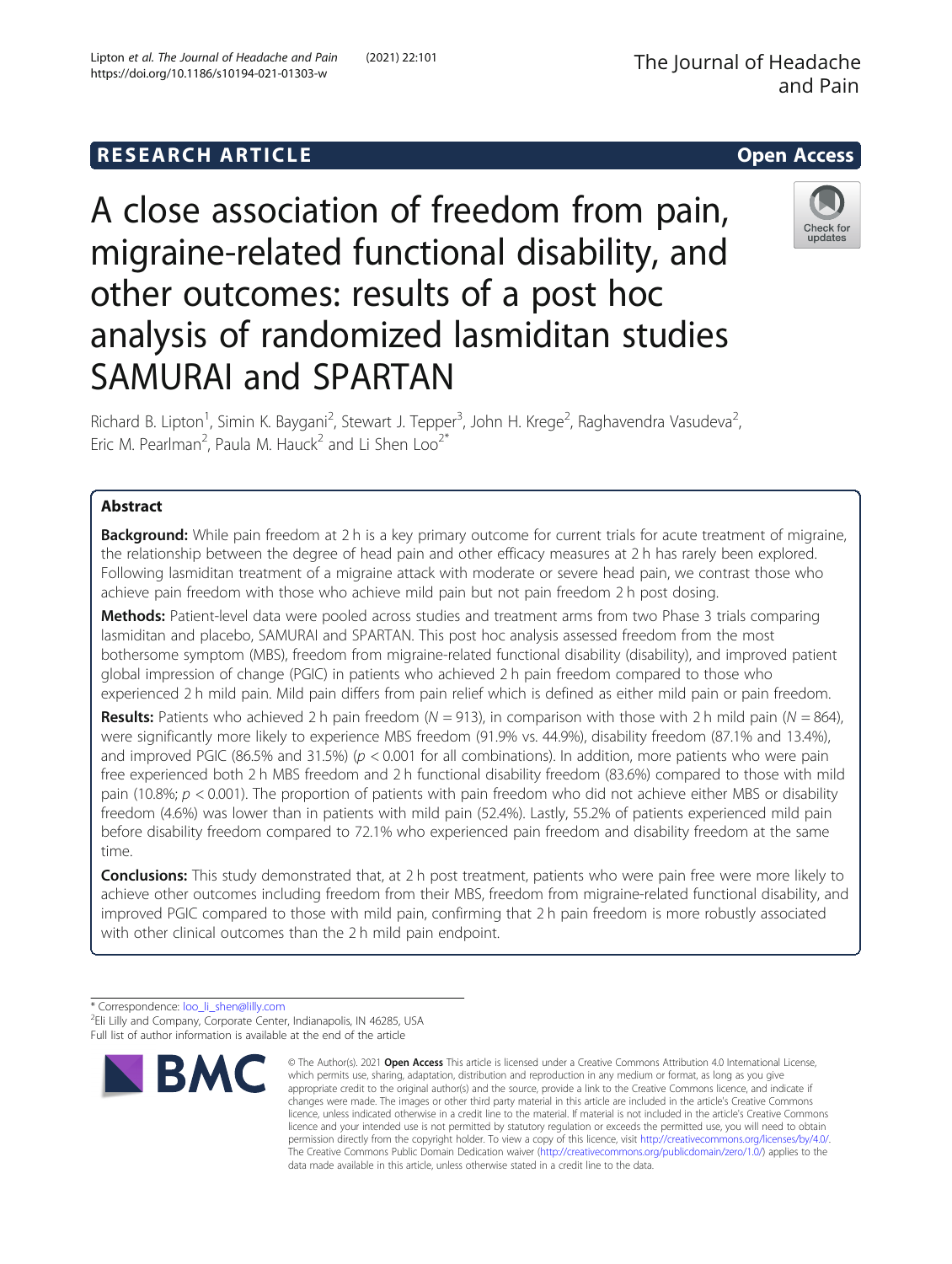#### Trial Registration: SAMURAI ([NCT02439320](https://clinicaltrials.gov/ct2/show/NCT02439320)); SPARTAN ([NCT02605174\)](https://clinicaltrials.gov/ct2/show/NCT02605174).

Keywords: Lasmiditan, Migraine, Pain freedom, Pain relief, Most bothersome symptom (MBS), Functional disability, Efficacy endpoints

#### **Background**

Previously, the pain-related endpoint in migraine clinical studies accepted by regulatory bodies was 2-h pain relief (also called headache response or headache relief); it was defined as a decrease in head pain intensity from moderate or severe at the time of treatment to mild or no pain 2 h post-dose [[1\]](#page-9-0). The recommended primary endpoint for acute treatment of migraine attacks was revised by the International Headache Society (IHS) and Food Drug Administration (FDA) guidelines to pain freedom at 2 h post-dose for the following reasons: 1) placebo rates for pain relief at 2 h are variable and may exceed 50% [\[1](#page-9-0)], 2) the pain relief endpoint defines some patients with incomplete response as achieving success, and 3) judgements about mild pain may be more subjective than judgements about no pain [[2\]](#page-9-0). According to the FDA guidance, a drug effect on headache pain alone is not sufficient to claim efficacy because migraine is a complex disorder. Thus, the current recommended approach is to assess the effects of acute treatments on pain freedom along with freedom from the patients' self-identified most bothersome symptom (MBS) 2 h post-dose, chosen from photophobia, phonophobia, or nausea [[3\]](#page-9-0).

The relationship of pain relief and pain freedom to other acute treatment outcomes, including freedom from associated symptoms and disability as well as satisfaction with treatment has not been well explored.

Therefore, we pooled data from the two lasmiditan randomly assigned, controlled, Phase 3 studies, SAM-URAI and SPARTAN, to analyze the concordance of clinical efficacy outcomes. Rather than comparing pain relief (which by definition, includes some patients with pain freedom as well as patients with mild pain) with pain freedom, we compared 3 mutually exclusive head pain outcome categories 2 h post treatment (no pain, mild pain, and moderate or severe pain) to determine the relationship of pain outcome with other clinical outcomes at 2 h post-dose.

#### Methods

#### Study design

Pooled patient-level data from double-blind, multicenter Phase 3 trials, SAMURAI (NCT02439320) and SPAR-TAN (NCT02605174), were included in this post hoc analysis. Details of the original study designs, randomization, and inclusion and exclusion criteria were reported previously [\[4](#page-10-0), [5](#page-10-0)].

The studies adhered to the International Conference on Harmonization Good Clinical Practice guidelines and local regulatory requirements. The protocols were approved by an independent ethics committee or an institutional review board at each study site. Patients provided written informed consent for study participation.

The baseline parameters at the time of dosing for inclusion in this analysis were moderate or severe pain, a self-identified MBS (nausea, phonophobia, or photophobia), and some degree of migraine-related functional disability (functional disability).

#### Efficacy endpoints

Patients recorded headache pain intensity (none, mild, moderate, or severe) and whether they were experiencing nausea, phonophobia, photophobia, or vomiting at baseline and 0.5, 1, 1.5, 2, 3, 4, 24, and 48 h post-dose in an electronic diary.

Patient responses at 2 h were categorized into three mutually exclusive head pain outcome subgroups: pain freedom (reduction of headache pain severity from moderate or severe at baseline to none); improvement to mild pain (reduction from moderate or severe head pain at baseline to mild); and continued moderate/severe pain.

The pain efficacy outcome responses were compared with other clinically relevant efficacy outcomes of freedom from MBS (defined as the absence of MBS) and freedom from migraine-related functional disability. Functional disability was assessed at all time points using a 4-point ordinal scale with the question "How much is your migraine interfering with your normal activities?". Response options were "not at all", "mild interference", "marked interference", or "need complete bed rest". Functional disability freedom was defined as having "Not at all" recorded. We also assessed patient global impression of change (PGIC). PGIC is an integrated measure of drug tolerability and efficacy that captures the patient's view of improvement or decline in overall well-being after treatment [\[6](#page-10-0)]. PGIC was assessed with the question "How do you feel after taking study medication?" with responses recorded using a 7-point Likert scale, ranging from "very much better" to "very much worse". Patients who reported "much better" or "very much better" were considered to have improved with treatment.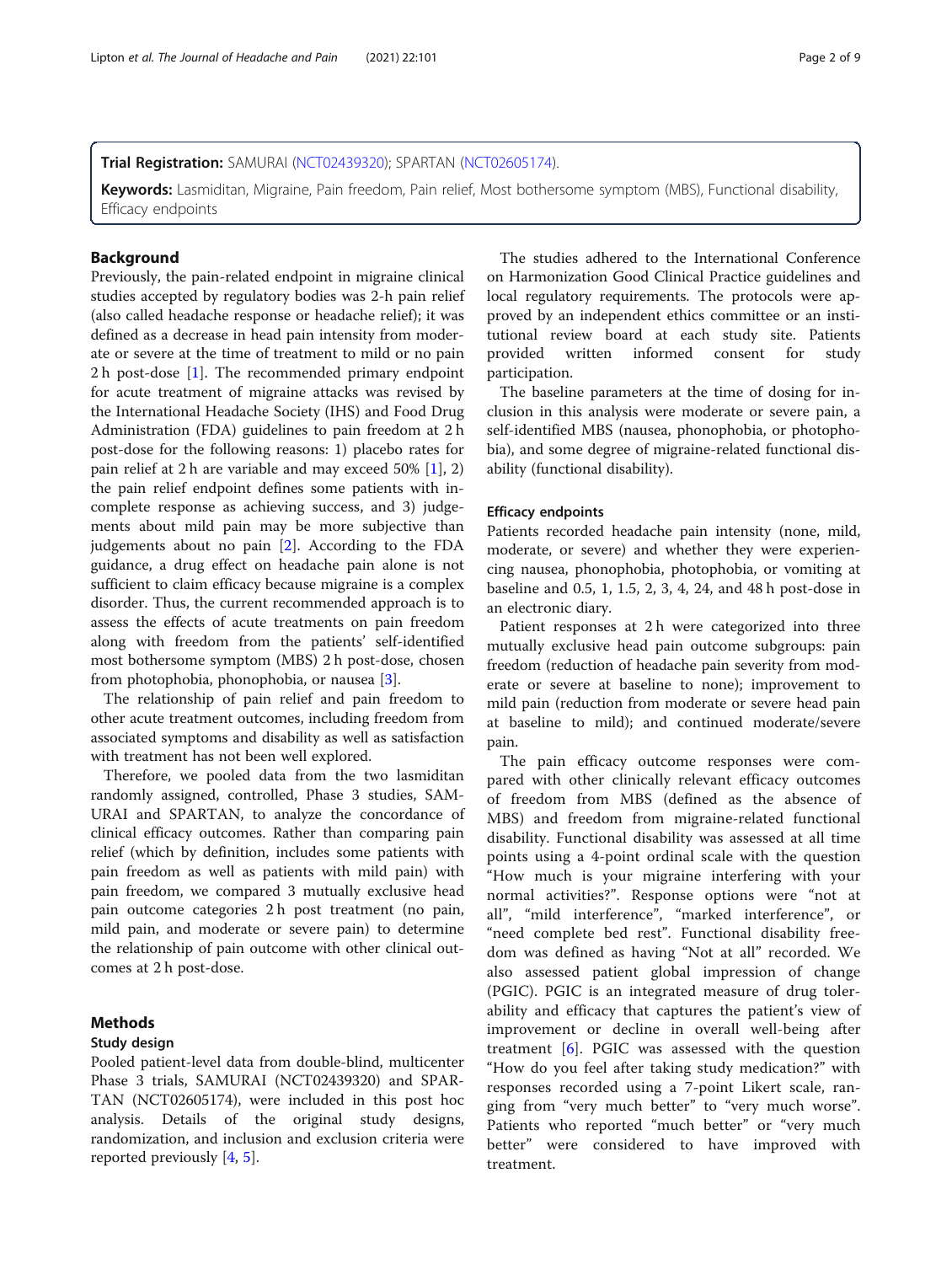#### Statistical analyses

All outcome combination and sequence assessments were evaluated using individual patient data. Patientlevel data were pooled across studies and treatment arms (50 mg [SPARTAN only], 100 mg, 200 mg lasmiditan, and placebo) and analyzed by treatment groups. The modified intent-to-treat (mITT) population was used and included patients who took the randomly assigned treatment within 4 h of migraine onset and provided post-treatment data on headache severity or symptoms. Outcomes reported through 2 h post-dose were included in this analysis; patients were considered to fail outcomes at each time point if they used rescue medication at or before that time point.

For comparisons between outcome combinations, pvalues were computed from a two-sided test from a logistic regression model with study, head pain outcome group, and background use of medication to reduce the frequency of migraine attacks as covariates. Firth's penalized likelihood approach was used to address potential population separation and small sample modelling concerns. Odd ratios were calculated only in cases with sufficient patients  $(≥10)$  to yield reasonable estimates. A  $p$ -value of  $<0.05$  was considered to indicate a statistically significant difference.

We analyzed the associations between outcome pairs (outcome A and outcome B) in a 2-by-2 matrix. The odds of two positive outcomes (outcome A-positive and outcome B-positive) in an outcome pair was tested using a Cochran-Mantel-Haenszel test with stratification by study.

For the subset of patients who achieved both a successful pain outcome and MBS freedom or functional disability freedom at 2 h, we examined the order of occurrence for those outcomes: outcome A before outcome B, or outcome B before outcome A, or both outcomes at the same assessment time point. The numerators were the number of patients within each category defined by order of outcome occurrence, and the denominator was the number of patients who experienced dual outcome by 2 h post-dose. Patients were indicated as unsustained if they moved into and then out of the dual positive outcome group within the interval from dosing to 2 h post-dose.

#### Results

#### Patient demographics and baseline characteristics

The pooled study sample included 913 individuals who were pain free, 864 individuals who improved to mild pain, and 1052 individuals with moderate or severe pain 2-h after treatment. Patient demographics were generally similar across the 2-h head pain outcome groups. A higher proportion of patients in the group that continued to have moderate/severe pain used migraine preventive medications, had severe headache pain, and required complete bed rest at baseline (Tables [1](#page-5-0)-[2\)](#page-5-0).

#### Concordance of pain outcomes with freedom from MBS, freedom from functional disability, and improved PGIC at 2 h

At 2 h, most patients with pain freedom  $(N = 913)$  also experienced MBS freedom (91.9%) or functional disability freedom (87.1%). In contrast, patients with mild pain  $(N = 864)$ , or continued moderate/severe pain  $(N = 164)$ 1052) showed lower rates of MBS freedom (44.9% and 10.3%, respectively;  $p < 0.001$  vs group with pain freedom for both) or functional disability freedom (13.4% and 1.1%, respectively;  $p < 0.001$  for both). Similarly, most patients (86.5%) who experienced pain freedom also reported improved PGIC compared to patients with mild pain or moderate/severe pain (31.5% and 1.7%, respectively;  $p < 0.001$  for both) (Table [3\)](#page-6-0).

The likelihood of patients experiencing two or more positive outcomes, from among MBS freedom, functional disability freedom or improved PGIC, for each of the head pain outcome groups was also examined. Patients with pain freedom at 2 h experienced both MBS freedom and functional disability freedom outcomes together more frequently (83.6%) compared to those with mild pain (10.8%;  $p < 0.001$ ) or continued moderate/severe pain (0.3%). Furthermore, patients were much more likely to experience all three positive outcomes (MBS freedom, functional disability freedom, and improved PGIC) if they experienced pain freedom (74.8%) than if the pain improved to mild  $(7.4\%; p < 0.001)$  or if the pain continued to be moderate/severe (0.2%). As expected, very few patients experienced pain freedom without achieving MBS freedom or functional disability freedom (4.6%, compared to mild pain or continued moderate/severe pain in 52.4% and 88.9%, respectively;  $p < 0.001$ ) (Table [3\)](#page-6-0). For patients who achieved freedom from MBS at 2 h, 62.8% (839/1335) were also pain free; this finding contrasts with 29.1% (388/1335) with mild pain and 8.1% (108/1335) with continued moderate/severe pain (Table [3\)](#page-6-0). Similarly, in patients who experienced freedom from functional disability at 2 h post-dose, the proportion of patients who were also pain free was higher (86.1%, 795/923) than the proportion of patients who improved to mild pain (12.6%, 116/923) (Table [3](#page-6-0)). While lasmiditan-treated patients were more likely to achieve pain freedom than placebo-treated patients, among those who were pain free, the portions with successful outcomes on other endpoints were similar between patients who received lasmiditan versus placebo (Table [4](#page-6-0)).

We then evaluated the odds of achieving 2-h MBS freedom or functional disability freedom by head pain outcome groups. Pain outcomes (pain free or mild pain) were independently paired with MBS and disability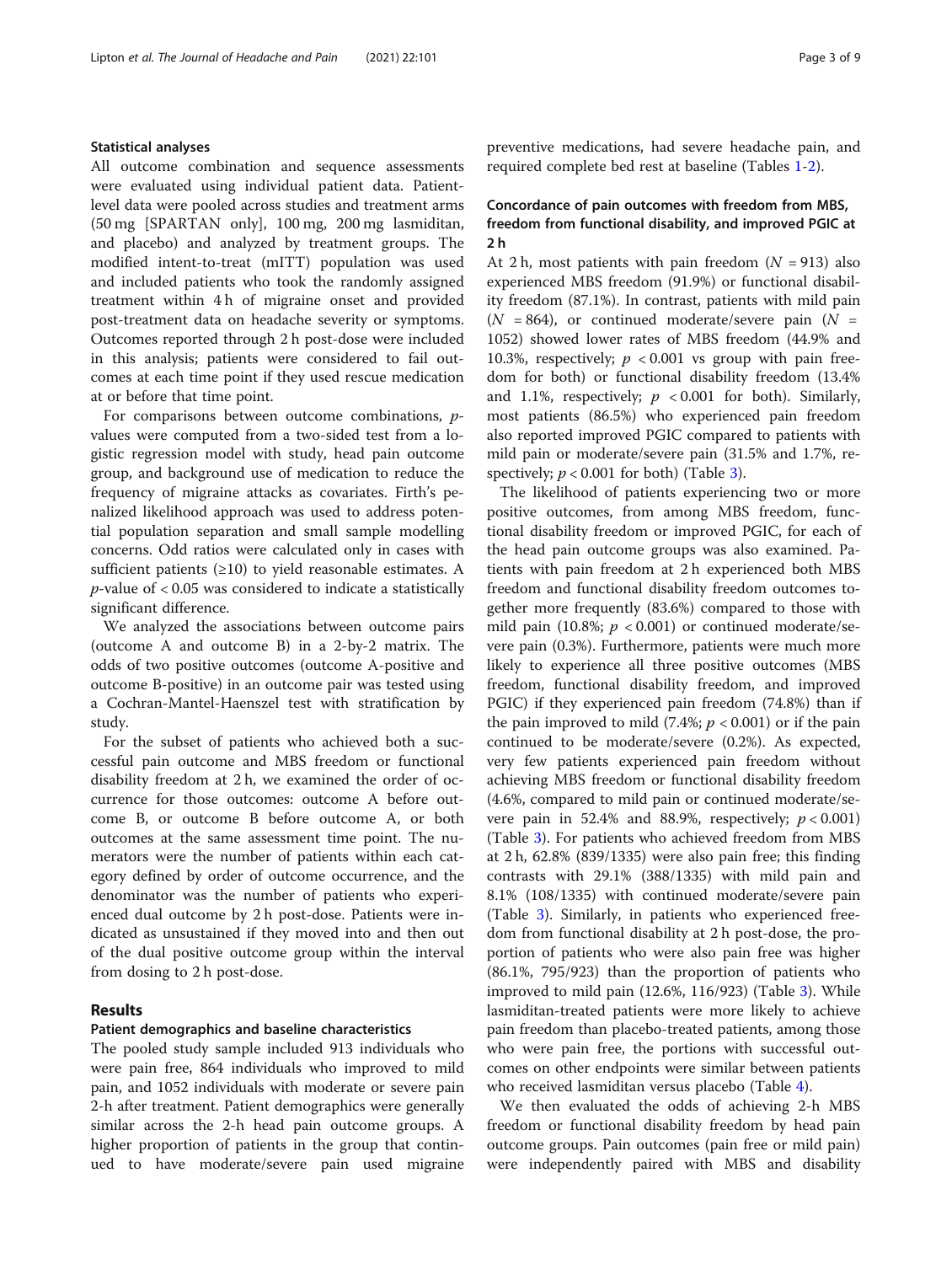#### <span id="page-5-0"></span>**Table 1** Patient baseline demographics by head pain outcome group at 2 h post-dose

| Parameter                                                    | Pain freedom<br>$(N = 913)$ | Improved to mild pain<br>$(N = 864)$ | Continued moderate/severe pain<br>$(N = 1052)$ |
|--------------------------------------------------------------|-----------------------------|--------------------------------------|------------------------------------------------|
| Age, mean (SD)                                               | 41.9 (12.9)                 | 41.8 (12.1)                          | 42.6 (11.8)                                    |
| Female, n (%)                                                | 780 (85.4)                  | 745 (86.2)                           | 885 (84.1)                                     |
| White, n (%)                                                 | 711 (78.0)                  | 734 (85.0)                           | 908 (86.3)                                     |
| Body mass index, mean (SD)                                   | 30.3(7.8)                   | 30.4 (10.6)                          | 29.9 (7.8)                                     |
| Family history of coronary artery disease, n (%)             | 277 (30.3)                  | 251 (29.1)                           | 346 (32.9)                                     |
| Duration of migraine history years, mean (SD)                | 17.2 (12.6)                 | 19.0 (12.8)                          | 20.0 (12.8)                                    |
| Average migraine attacks/month in past 3 months, mean (SD)   | 5.1(1.6)                    | 5.2(1.9)                             | 5.4(2.1)                                       |
| Use of migraine preventive medication <sup>a</sup> , $n$ (%) | 155 (17.0)                  | 186 (21.5)                           | 252 (24.0)                                     |
|                                                              |                             |                                      |                                                |

a<br>Based on the question "Is the subject currently using medications to reduce the frequency of migraine episodes?" asked during randomization Notes: Data from the total population (all treatment arms combined). N = number of patients in the analysis population with 2-h pain response SD: standard deviation

outcomes. Patients who were pain free at 2 h were more likely to be MBS free at 2 h in comparison with those who did not achieve pain freedom (patients with mild, moderate, or severe pain) (odds ratio = 35.5). Patients who had mild pain were more likely to be MBS free than those who continued to have moderate/severe pain (odds ratio = 7.1). Patients who were pain free at 2 h were more likely to be free of functional disability at 2 h in comparison with those who did not achieve pain freedom (odds ratio = 64.0). Patients who experienced mild pain were also more likely to be free of functional disability than those who continued to have moderate/severe pain (odds ratio = 13.4).

#### Concurrence of pain outcomes with freedom from MBS and functional disability

We next explored the relative timing of achievement of outcomes for patients who achieved freedom from pain or mild pain with either freedom from MBS or functional disability at 2 h. The proportions of patients experiencing the outcomes sequentially or both outcomes at the same assessment time point are shown in Fig. [1](#page-7-0). The proportions of patients achieving freedom from MBS and pain freedom or mild pain concurrently were similar (48.0% for freedom from MBS with freedom from pain and 47.4% for freedom from MBS with mild pain) (Fig. [1](#page-7-0)a). In contrast, the majority of patients experienced freedom from functional disability concurrently with freedom from pain (72.1% for pain free vs 35.3% with mild pain) (Fig. [1b](#page-7-0)). This result was similar regardless of treatment (Supplementary Fig. [1\)](#page-8-0). Therefore, freedom from functional disability was more frequently concordant with freedom from pain than improvement to mild pain, and this was independent of treatment.

#### **Discussion**

This project assessed the association between freedom from pain or improvement to mild pain with freedom

**Table 2** Baseline migraine characteristics by head pain outcome group at 2 h post-dose

| Baseline migraine characteristic                            | Pain freedom<br>$(N = 913)$ | Improved to mild pain<br>$(N = 864)$ | Continued moderate/severe pain<br>$(N = 1052)$ |
|-------------------------------------------------------------|-----------------------------|--------------------------------------|------------------------------------------------|
| Time to dosing hours, mean (SD)                             | 1.0(1.7)                    | 1.29(1.69)                           | 1.25(1.56)                                     |
| Pain severity, n (%)                                        |                             |                                      |                                                |
| Severe                                                      | 230 (25.2)                  | 170 (19.7)                           | 390 (37.1)                                     |
| Moderate                                                    | 683 (74.8)                  | 694 (80.3)                           | 662 (62.9)                                     |
| Migraine-associated symptoms, n (%)                         |                             |                                      |                                                |
| Photophobia                                                 | 726 (79.5)                  | 713 (82.5)                           | 903 (85.8)                                     |
| Phonophobia                                                 | 600 (65.7)                  | 576 (66.7)                           | 740 (70.3)                                     |
| Nausea                                                      | 384 (42.1)                  | 395 (45.7)                           | 556 (52.9)                                     |
| Migraine-related functional disability <sup>a</sup> , n (%) |                             |                                      |                                                |
| Need complete bed rest                                      | 131 (14.3)                  | 112 (13.0)                           | 245 (23.3)                                     |
| Marked interference                                         | 489 (53.6)                  | 521 (60.3)                           | 612 (58.2)                                     |
| Mild interference                                           | 293 (32.1)                  | 231 (26.7)                           | 195 (18.5)                                     |

<sup>a</sup>Functional disability was assessed with the question "How much is your migraine interfering with your normal activities?". Response options were "not at all", "mild interference", "marked interference", or "need complete bed rest"

Notes: Data from the total population (all treatment arms combined) SD: standard deviation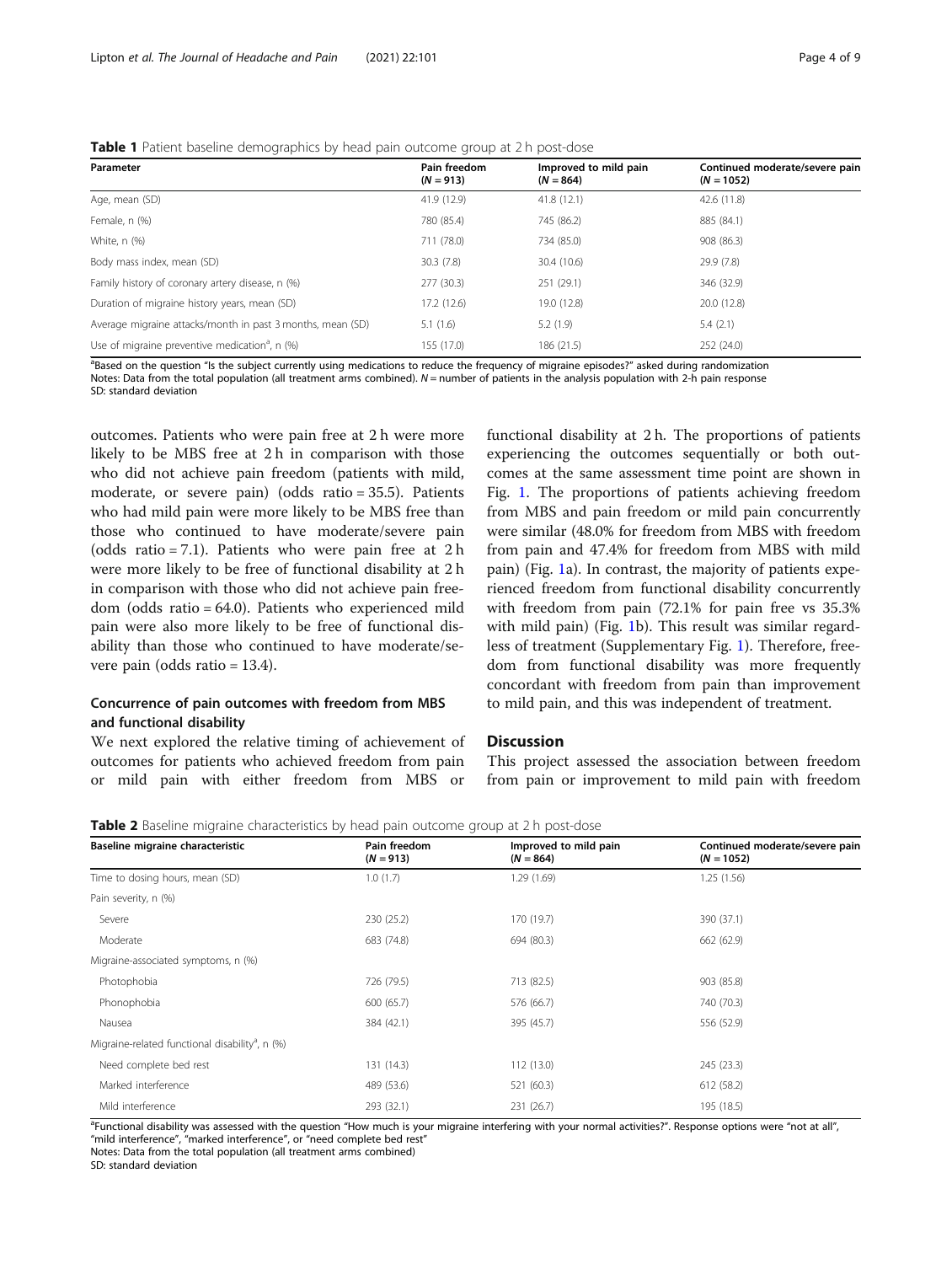<span id="page-6-0"></span>

|  | <b>Table 3</b> Coexistence of positive outcome(s) with head pain outcome at 2 h |  |
|--|---------------------------------------------------------------------------------|--|
|--|---------------------------------------------------------------------------------|--|

| Proportion with additional outcomes at 2 h | Improved to                                                                                                                 | Continued              |                          |                                          |
|--------------------------------------------|-----------------------------------------------------------------------------------------------------------------------------|------------------------|--------------------------|------------------------------------------|
| <b>Number</b><br>of outcomes               | Outcome(s)                                                                                                                  | freedom<br>$(N = 913)$ | mild pain<br>$(N = 864)$ | moderate/<br>severe pain<br>$(N = 1052)$ |
|                                            | MBS freedom, n (%)                                                                                                          | 839 (91.9)             | 388 (44.9)*              | $108(10.3)^{*}$                          |
|                                            | Functional disability freedom <sup>a</sup> , n (%)                                                                          | 795 (87.1)             | $116(13.4)^{*}$          | $12(1.1)^{*}$                            |
|                                            | PGIC (much better/very much better) <sup>b</sup> , n (%)                                                                    | 790 (86.5)             | $272(31.5)^*$            | $18(1.7)^{*}$                            |
| 2                                          | Both MBS freedom and disability freedom <sup>a</sup> , n (%)                                                                | 763 (83.6)             | 93 $(10.8)^*$            | 3(0.3)                                   |
| 3                                          | MBS freedom, disability freedom <sup>3</sup> , and PGIC (much better/very much better) <sup>b</sup> , n (%)                 | 683 (74.8)             | 64 $(7.4)$ *             | 2(0.2)                                   |
|                                            | Neither MBS nor disability freedom <sup>a</sup> achieved, n (%)                                                             | 42(4.6)                | 453 (52.4)*              | 935 (88.9)*                              |
|                                            | Neither MBS freedom, disability freedom <sup>a</sup> , nor PGIC (much better/very much better) <sup>b</sup> achieved, n (%) | 16(1.8)                | 356 (41.2)*              | 925 (87.9)*                              |

\*<sup>p</sup> < 0.001 versus group with pain freedom at 2 h. <sup>P</sup>-values were only calculated from odds ratios if the number of patients in each specific category was <sup>≥</sup><sup>10</sup> <sup>a</sup> <sup>a</sup>Functional disability was assessed with the question "How much is your migraine interfering with your normal activities?" Response options were "not at all", "mild interference", "marked interference", or "need complete bed rest". Functional disability freedom was defined as having "Not at all" recorded at 2 h. Patients who recorded "Not at all" at the time of dosing were excluded from the analysis

PPGIC was assessed with the question "How do you feel after taking study medication?" with responses recorded using a 7-point Likert scale, ranging from "very much better" to "very much worse". Patients who reported "much better" or "very much better" were considered to have improved with treatment

Notes: Data from the total population (all treatment arms combined). p-values were generated from a two-sided test from a logistic regression model with study, head pain outcome group, and background use of medication to reduce the frequency of migraine as covariates. Firth's penalized likelihood approach was used to address issues of quasi-complete separation

MBS: most bothersome symptom; PGIC: patient global impression of change

from MBS, freedom from migraine-related functional disability, and overall improvement in a series of post hoc analyses. The main finding was that MBS freedom, functional disability freedom, and improved PGIC were reported significantly more frequently in patients who achieved pain freedom compared to those who reported mild pain. The proportion of patients who experienced all three positive outcomes was approximately ten times higher in patients who achieved pain freedom compared to those with improvement to mild pain. Although pain

free rates were higher with lasmiditan than placebo, among those who achieved pain freedom, rates of MBS freedom, functional disability freedom, and improved PGIC were similar across treatment groups. These findings suggest the relationships of pain status to other outcomes at 2 h is independent of treatment with lasmiditan.

In this study, only 8% of patients achieving pain freedom at 2 h did not achieve MBS freedom. Besides this high concordance between 2-h pain freedom and MBS freedom, inclusion of a measure of associated symptoms

|                                                                                                        | Placebo       |                    |                     | Lasmiditan 50 mg |                  | Lasmiditan 100 mg |                     |                   | Lasmiditan 200 mg |               |                               |                    |
|--------------------------------------------------------------------------------------------------------|---------------|--------------------|---------------------|------------------|------------------|-------------------|---------------------|-------------------|-------------------|---------------|-------------------------------|--------------------|
|                                                                                                        | PF            | <b>MP</b>          | CM/S                | PF               | MP               | CM/S              | PF                  | <b>MP</b>         | CM/S              | PF            | <b>MP</b>                     | CM/S               |
| Outcome(s)                                                                                             | $N = 180$     | $N = 239$          | $N = 414$ $N = 135$ |                  | $N = 138$        |                   | $N = 160$ $N = 274$ | $N = 267$         |                   |               | $N = 243$ $N = 324$ $N = 220$ | $N = 235$          |
| MBS freedom, n (%)                                                                                     | 168<br>(93.3) | 98<br>$(41.0)^*$   | 42<br>$(10.1)^{*}$  | 126<br>(93.3)    | 60<br>$(43.5)^*$ | 19<br>$(11.9)^*$  | 249<br>(90.9)       | 131<br>$(49.1)^*$ | $23(9.5)$ *       | 296<br>(91.4) | 99<br>$(45.0)^*$              | 24<br>$(10.2)^{*}$ |
| Functional disability<br>freedom <sup>a</sup> , n (%)                                                  | 166<br>(92.2) | 34<br>$(14.2)^{*}$ | 3(0.7)              | 124<br>(91.9)    | 20<br>$(14.5)^*$ | 1(0.6)            | 240<br>(87.6)       | $34(12.7)^{*}$    | 4(1.6)            | 265<br>(81.8) | 28<br>$(12.7)^*$              | 4(1.7)             |
| PGIC (much better/very<br>much better), n (%)                                                          | 159<br>(88.3) | 65<br>$(27.2)^*$   | 7(1.7)              | 117<br>(86.7)    | 52<br>$(37.7)^*$ | 2(1.3)            | 243<br>(88.7)       | $84(31.5)^*$      | 5(2.1)            | 271<br>(83.6) | 71<br>$(32.3)^*$              | 4(1.7)             |
| Both MBS freedom and<br>disability free <sup>d</sup> , n (%)                                           | 161<br>(89.4) | 27<br>$(11.3)^*$   | (0.2)               | 119<br>(88.1)    | 16<br>$(11.6)^*$ | 0(0.0)            | 228<br>(83.2)       | $28(10.5)^*$      | 2(0.8)            | 255<br>(78.7) | 22<br>$(10.0)^*$              | 0(0.0)             |
| MBS freedom, disability<br>freedom <sup>a</sup> , and PGIC<br>(much better/very much<br>better), n (%) | 145<br>(80.6) | $16(6.7)$ *        | (0.2)               | 107<br>(79.3)    | $13(9.4)$ *      | 0(0.0)            | 208<br>(75.9)       | $20(7.5)$ *       | 1(0.4)            | 223<br>(68.8) | $15(6.8)$ *                   | 0(0.0)             |

**Table 4** Proportion of patients with additional outcomes at 2 h by treatment and head pain groups

 $*_p$  < 0.001 vs group with pain freedom at 2 h. P-values were only calculated from odds ratios if the number of patients in each specific category was ≥10 Functional disability was assessed with the question "How much is your migraine interfering with your normal activities?". Response options were "not at all", "mild interference", "marked interference", or "need complete bed rest". Functional disability freedom was defined as having "Not at all" recorded at 2 h. Patients who recorded "Not at all" at the time of dosing were excluded from the analysis

Notes: p-values were generated from a two-sided test from a logistic regression model with study, head pain outcome group, and background use of medication to reduce the frequency of migraine as covariates. Firth's penalized likelihood approach was used to address issues of quasi-complete separation CM/S: continued moderate/severe pain; MBS: most bothersome symptom; MP: mild pain; PF: pain freedom; PGIC: patient global impression of change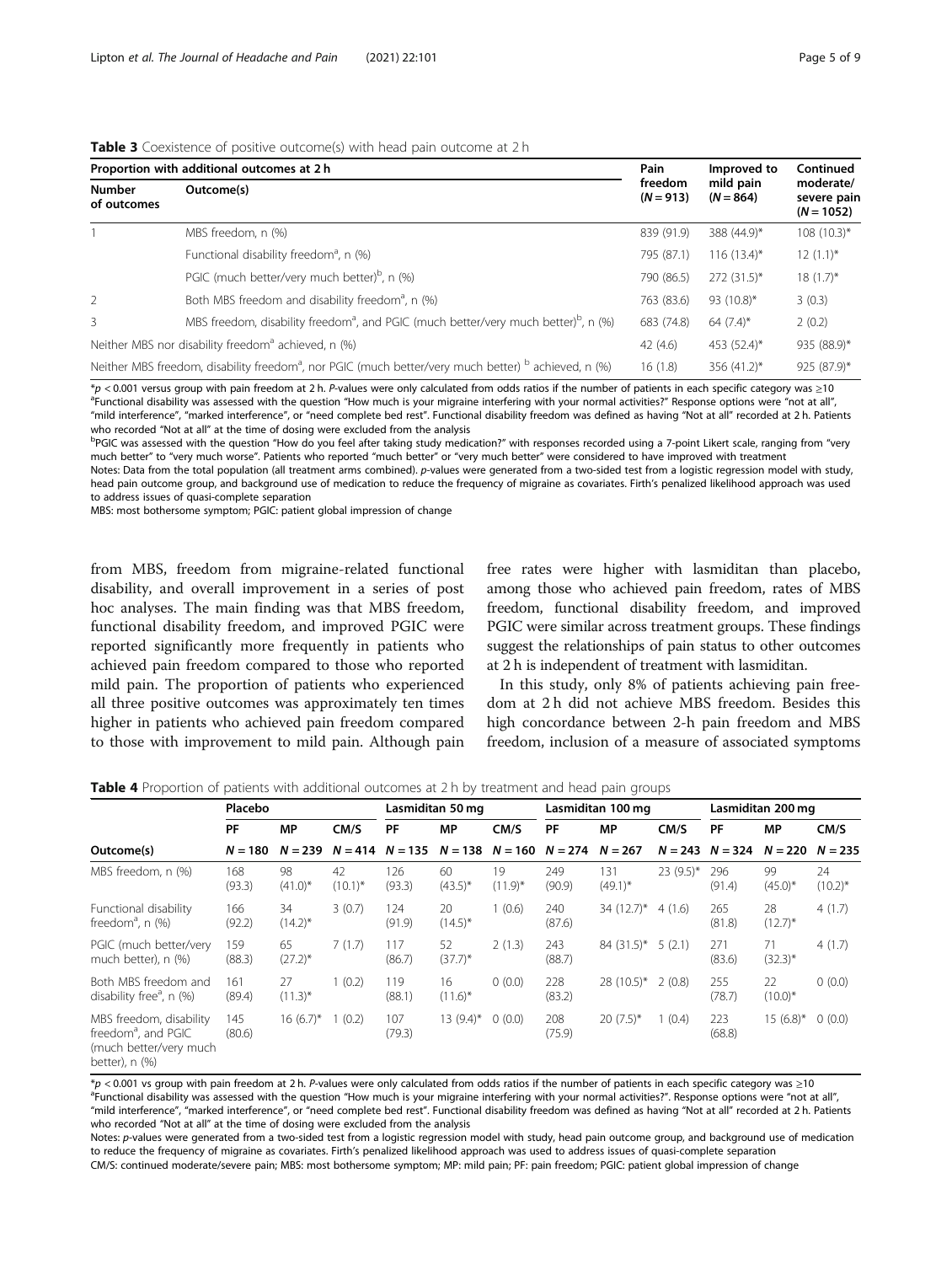<span id="page-7-0"></span>

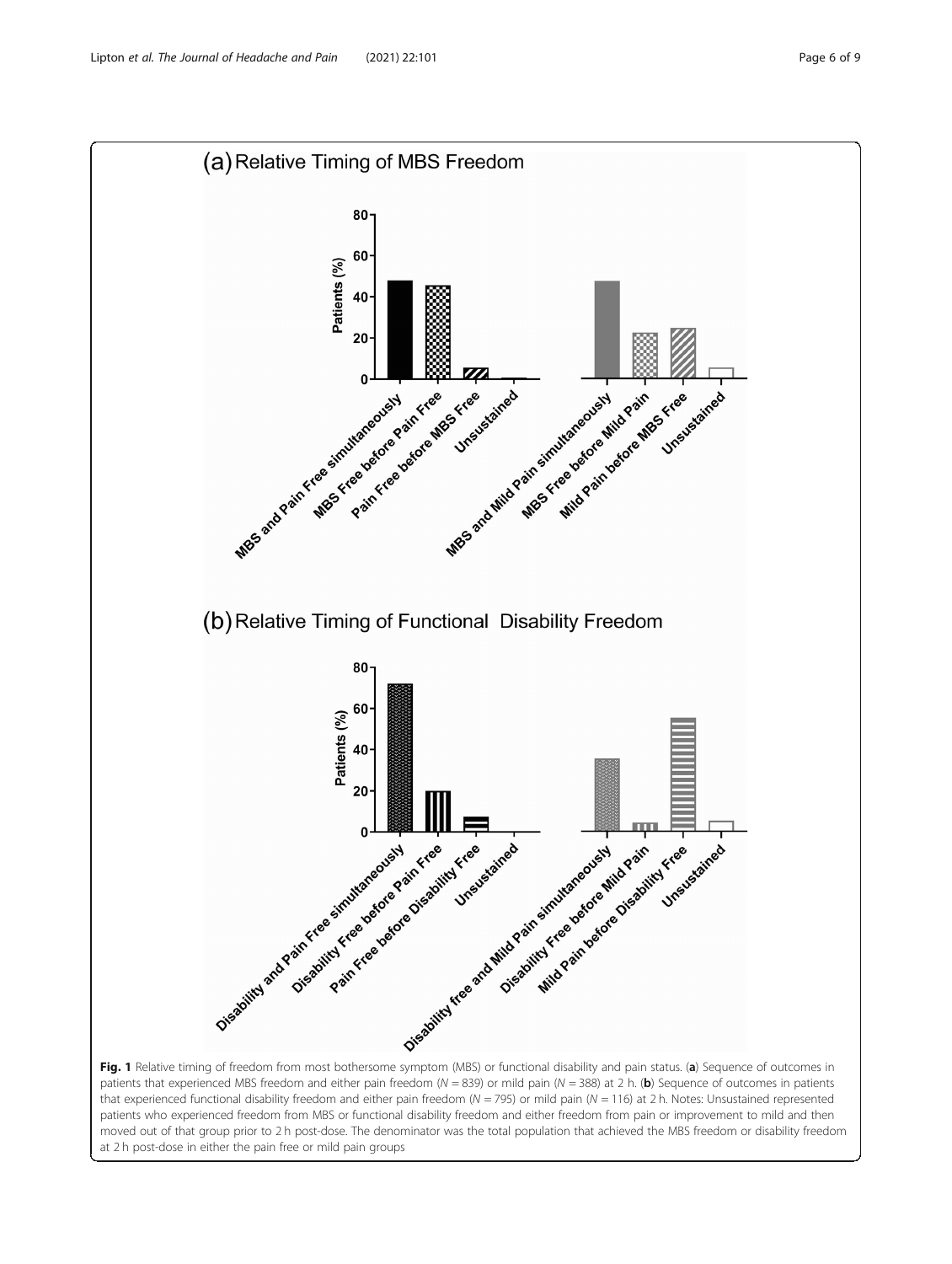<span id="page-8-0"></span>in clinical studies in general adds value because migraine is a symptom complex [\[7](#page-10-0)] that includes pain and associated symptoms. We believe that treatments for migraine should relieve both pain and the associated symptoms that patients find bothersome.

Functional disability freedom and pain freedom occurred simultaneously in a high proportion of patients, suggesting a close temporal association of these outcomes. The analysis showed that in the subset of patients with pain freedom and functional disability freedom by 2 h, the majority (72.1%) achieved both outcomes at the same assessment time. These findings indicate that the outcome of pain freedom generally occurs with return to normal function. Similar results were observed in the placebo group, which implies that the observation may be related to disease recovery, whether spontaneous or induced by treatment.

Previous studies [[8](#page-10-0)–[13](#page-10-0)] evaluated qualities most important to patients when assessing the efficacy of an acute treatment of migraine. Rapid onset of complete pain elimination is a priority for patients and is a predictor of satisfaction with acute therapy  $[11]$  $[11]$  $[11]$ . Pain relief, in contrast, especially at early time points, consists mainly of reduction to mild head pain rather than pain freedom. Based on analysis of randomly assigned, controlled trials of acute treatments for migraine, including lasmiditan, aspirin, ibuprofen, ergotamine, and triptans (sumatriptan, zolmitriptan, naratriptan, almotriptan, and rizatriptan), mild headache constitutes 90% of patients with headache relief after 0.5 h versus 40% of patients with headache relief at 2 h [\[14\]](#page-10-0). Furthermore, among patients with episodic migraine, insufficient acute treatment effectiveness is associated with a higher risk of new onset chronic migraine within 1 year  $[15]$ , and pain freedom was associated with a lower likelihood of and delayed headache recurrence in a study of naratriptan [\[16\]](#page-10-0). This current analysis revealed that in comparison with 2-h mild pain, patients achieving 2-h pain freedom were more likely to also achieve MBS freedom, return to normal function, and improved PGIC. Thus, these findings provide additional support for the use of head pain freedom at 2 h as a primary outcome measure of efficacy for acute treatments of migraine.

One analysis suggested that pain relief was associated with decreased migraine-associated disability and that functional ability can be restored before pain freedom [[17\]](#page-10-0). However, pain relief in that study included those with both mild pain and no pain 2 h post-dose. In our analysis, we found that freedom from functional disability was reported before the onset of pain freedom in 20% of patients. Rates of freedom from functional disability in those with mild pain at 2 h are modest (13.4%) compared to those with freedom from pain at 2 h (87.1%). Moreover, 72.1% of patients achieved freedom from pain and disability concurrently versus 35.3% with mild pain.

Strengths of this post hoc analysis included the large number of patients pooled from two almost identical Phase 3 clinical trials. The results show a large difference between patients achieving pain freedom versus those reporting mild pain that is biologically plausible and unlikely to be a result of chance. The findings were consistent regardless of treatment assignment to active drug versus placebo in these clinical trials.

A limitation is that it is unknown whether other acute treatments for migraine could potentially alter the relationships among study outcomes or if similar results would be obtained with other treatments. In addition, this analysis examined three levels of pain outcomes (none, mild, or moderate/severe). Certain baseline characteristics were not evenly distributed among the three groups, and it is possible that the migraine attacks experienced in the continued moderate/severe pain group are more difficult to treat than the other groups. Several studies have shown that early dosing was associated with mild pain  $[18, 19]$  $[18, 19]$  $[18, 19]$  $[18, 19]$ . As more patients in the 2-h pain free group vs the improved to mild pain group had severe pain at baseline, any benefit of early time to dosing observed in this study becomes less clear. Additionally, time to dosing with lasmiditan does not greatly impact the proportion of patients experiencing pain freedom [[20\]](#page-10-0). Although functional status was evaluated on a 4point ordinal scale, we evaluated functional status as a binary outcome (disability freedom or no disability freedom) because disability freedom is the therapeutic goal of treatment. In a previous analysis of 2 randomized, placebo-controlled clinical trials of rizatriptan, complete satisfaction with treatment was more common in patients returning to normal function (23 and 11%) versus those with mild impairment  $(1.3 \text{ and } 1.6\%)$  at  $2 \text{ h } [9]$  $2 \text{ h } [9]$  $2 \text{ h } [9]$ .

#### Conclusion

Compared with improvement to mild pain, freedom from head pain at 2 h post-dose was more frequently associated with freedom from MBS, freedom from migraine-related functional disability, and improved PGIC at 2 h post-dose. Thus, in the acute treatment of migraine, freedom from pain appears to be a more powerful predictor of other clinically important outcomes than improvement to mild pain. Pain freedom is a highly desirable outcome for patients and is a valid endpoint to indicate the effectiveness of an acute treatment for migraine.

#### Supplementary Information

The online version contains supplementary material available at [https://doi.](https://doi.org/10.1186/s10194-021-01303-w) [org/10.1186/s10194-021-01303-w](https://doi.org/10.1186/s10194-021-01303-w).

Additional file 1: Supplemental Figure 1. Relative timing of freedom from functional disability and pain status by dose. Sequence of outcomes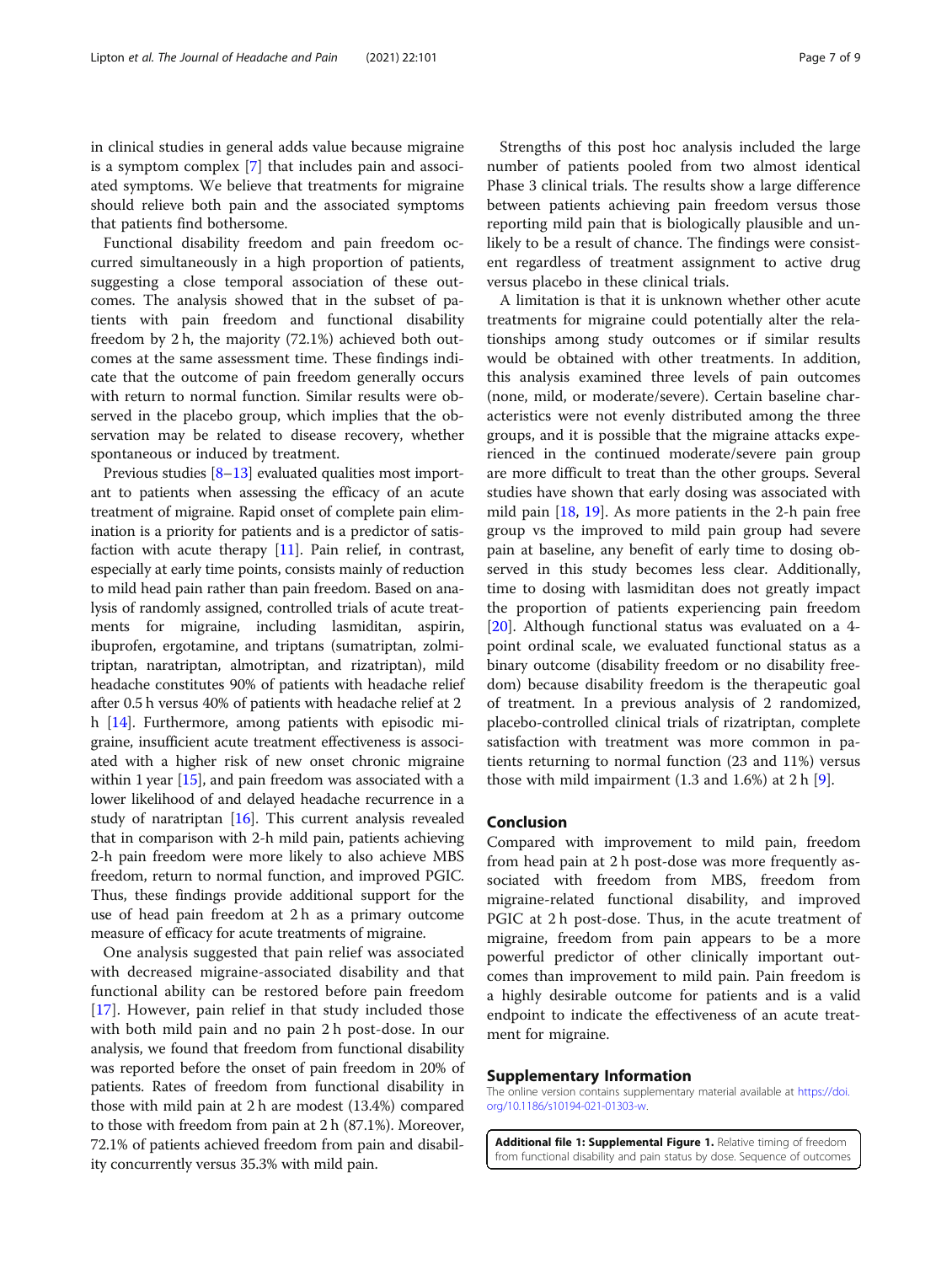<span id="page-9-0"></span>in patients that experienced functional disability freedom and either pain freedom (left panel) or mild pain (right panel) at 2 h. Notes: "Unsustained" category represented patients who experienced freedom from MBS or functional disability freedom and either freedom from pain or improvement to mild and then moved out of that group prior to 2 h post-dose. The denominator was the total population that achieved the MBS freedom or disability freedom at 2 h post-dose in either the pain free or mild pain groups.

#### Acknowledgements

Not applicable.

#### Data sharing statement

Lilly provides access to all individual participant data collected during the trial, after anonymization, with the exception of pharmacokinetic or genetic data. Data are available to request 6 months after the indication studied has been approved in the US and EU and after primary publication acceptance, whichever is later. No expiration date of data requests is currently set once data are made available. Access is provided after a proposal has been approved by an independent review committee identified for this purpose and after receipt of a signed data sharing agreement. Data and documents, including the study protocol, statistical analysis plan, clinical study report, blank or annotated case report forms, will be provided in a secure data sharing environment. For details on submitting a request, see the instructions provided at [www.vivli.org.](http://www.vivli.org)

#### Authors' contributions

RBL, SKB, SJT, JHK, RV, EMP, and LL were involved in study conception and design. SB performed data analysis. RBL, SKB, SJT, JHK, RV, EMP, PMH, and LL provided data interpretation. RBL, SKB, SJT, JHK, RV, EMP, PMH, and LL were involved in drafting/revising the article. RBL, SKB, SJT, JHK, RV, EMP, PMH, and LL provided final approval of the version to be published.

#### Authors' information

Not applicable

#### Funding

This study was sponsored Eli Lilly and Company, Indianapolis, Indiana, USA. The SAMURAI and SPARTAN clinical trials, which were the source of the data analyzed, were funded by CoLucid Pharmaceuticals, Inc. CoLucid is a wholly owned subsidiary of Eli Lilly and Company.

#### **Declarations**

#### Ethics approval and consent to participate

The studies adhered to the International Conference on Harmonization Good Clinical Practice guidelines and local regulatory requirements. The protocols were approved by an independent ethics committee or an institutional review board at each study site. Patients provided written informed consent for study participation.

- SAMURAI
	- Biomedical Research Alliance of New York Institutional Review Board (BRANY IRB); IRB# 00000080
	- Thomas Jefferson University; IRB #00000152
	- Chesapeake IRB; IRB#00000790
	- Crescent City IRB
	- SPARTAN
	- **•** Chesapeake
	- Compass IRB
	- Ärztekammer Niedersachsen Ethikkommission
	- Bayerische Landesärztekammer Ethikkommission
	- Ethik-Kommission bei der Landesärztekammer Baden-**Württemberg**
	- Ethik-Kommission der Ärztekammer Westfalen-Lippe und der Medizinischen Fakultät der Westfälischen Wilhelms-Universität München
	- Ethikkommission des Fachbereichs Medizin der Ludwig-Maximilians Universität
	- Geschäftsstelle der Ethikkommission des Landes Berlin
- Landesamt für Gesundheit und SozialesLandesärztekammer Hessen Ethikkommission
- Sächsische Landesärztekammer Ethikkommission<br>Auf Jondon Bloomsbury Besearch Ethics Committee
- London Bloomsbury Research Ethics Committee

#### Consent for publication

Not applicable.

#### Competing interests

RL: – Edwin S. Lowe Professor of Neurology at the Albert Einstein College of Medicine in New York. Receives research support from the NIH, from the Migraine Research Foundation and the National Headache Foundation. Serves on the editorial board of Neurology, senior advisor to Headache, and associate editor to Cephalalgia. Reviewed for the NIA and NINDS, holds stock options in eNeura Therapeutics and Biohaven Holdings; serves as consultant, advisory board member, or has received honoraria from or conducted studies funded by the American Academy of Neurology, Abbvie/Allergan, American Headache Society, Amgen, Biohaven, Dr. Reddy's, Electrocore, Eli Lilly and Company, eNeura Therapeutics, GlaxoSmithKline, Merck, Pernix, Teva, Trigemina, Vector, Vedanta. Receives royalties from Wolff's Headache 7th and 8th Edition, Oxford Press University, 2009, Wiley and Informa. ST: - Grants for research (no personal compensation): Allergan, Amgen, Dr. Reddy's, ElectroCore, Eli Lilly, eNeura, Lundbeck, Neurolief, Novartis, Satsuma, Scion Neurostim, Teva, Zosano. Consultant and/or Advisory Boards (honoraria): Acorda, Aeon, Alexsa, Align Strategies, Allergan, Alphasights, Amgen, Aperture Venture Partners, Aralez Pharmaceuticals Canada, Axsome Therapeutics, Becker Pharmaceutical Consulting, BioDelivery Sciences International, Biohaven, Charleston Labs, ClearView Helathcare Partners, CoolTech, CRG, Currax, Decision Resources, DeepBench, Eli Lilly, eNeura, Equinox, ExpertConnect, GLG, GSK, Guidepoint Global, Healthcare Consultancy Group, Health Science Communications, Impel, Lundbeck, M3 Global Research, Magellan Rx Management, Marcia Berenson Connected Research and Consulting, Medicxi, Navigant Consulting, Neurolief, Nordic BioTech, Novartis, Pulmatrix, Reckner Healthcare, Relevale, Revance, SAI MedPartners, Satsuma, Scion Neurostim, Slingshot Insights, Sorrento, Spherix Global Insights, Sudler and Hennessey, Synapse Medical Communications, System Analytic, Teva, Theranica, Thought Leader Select, Trinity Partners, Unity HA, XOC, Zosano. Salary: Dartmouth-Hitchcock Medical Center, American Headache Society, Thomas Jefferson University. CME honoraria: American Academy of Neurology, American Headache Society, Cleveland Clinic Foundation, Diamond Headache Clinic, Elsevier, Forefront Collaborative, Hamilton General Hospital, Ontario, Canada, Headache Cooperative of New England, Henry Ford Hospital, Detroit, Inova, Medical Learning Institute Peerview, Medical Education Speakers Network, Miller Medical Communications, North American Center for CME, Physicians' Education Resource, Rockpointe, ScientiaCME, WebMD/Medscape.

SKB, JHK, RV, EMP, PMH and LSL, are full-time employees and minor stockholders of Eli Lilly and Company.

#### Author details

<sup>1</sup> Albert Einstein College of Medicine, Bronx, NY, USA. <sup>2</sup> Eli Lilly and Company Corporate Center, Indianapolis, IN 46285, USA. <sup>3</sup>Geisel School of Medicine Dartmouth College, Hanover, NH, USA.

#### Received: 30 March 2021 Accepted: 25 July 2021 Published online: 28 August 2021

#### References

- Diener HC, Tassorelli C, Dodick DW, Silberstein SD, Lipton RB, Ashina M et al (2019) Guidelines of the international headache society for controlled trials of acute treatment of migraine attacks in adults: fourth edition. Cephalalgia. 39(6):687–710
- 2. Garcia-Azorin D, Yamani N, Messina LM, Peeters I, Ferrili M, Ovchinnikov D et al (2018) A PRISMA-compliant systematic review of the endpoints employed to evaluate symptomatic treatments for primary headaches. J Headache Pain 19(1):90
- 3. U.S. Department of Health and Human Services Food and Drug Administration. Migraine: Developing Drugs for Acute Treatment Guidance for Industry <https://www.fda.gov/media/89829/download> Accessed May, 2021. 2018